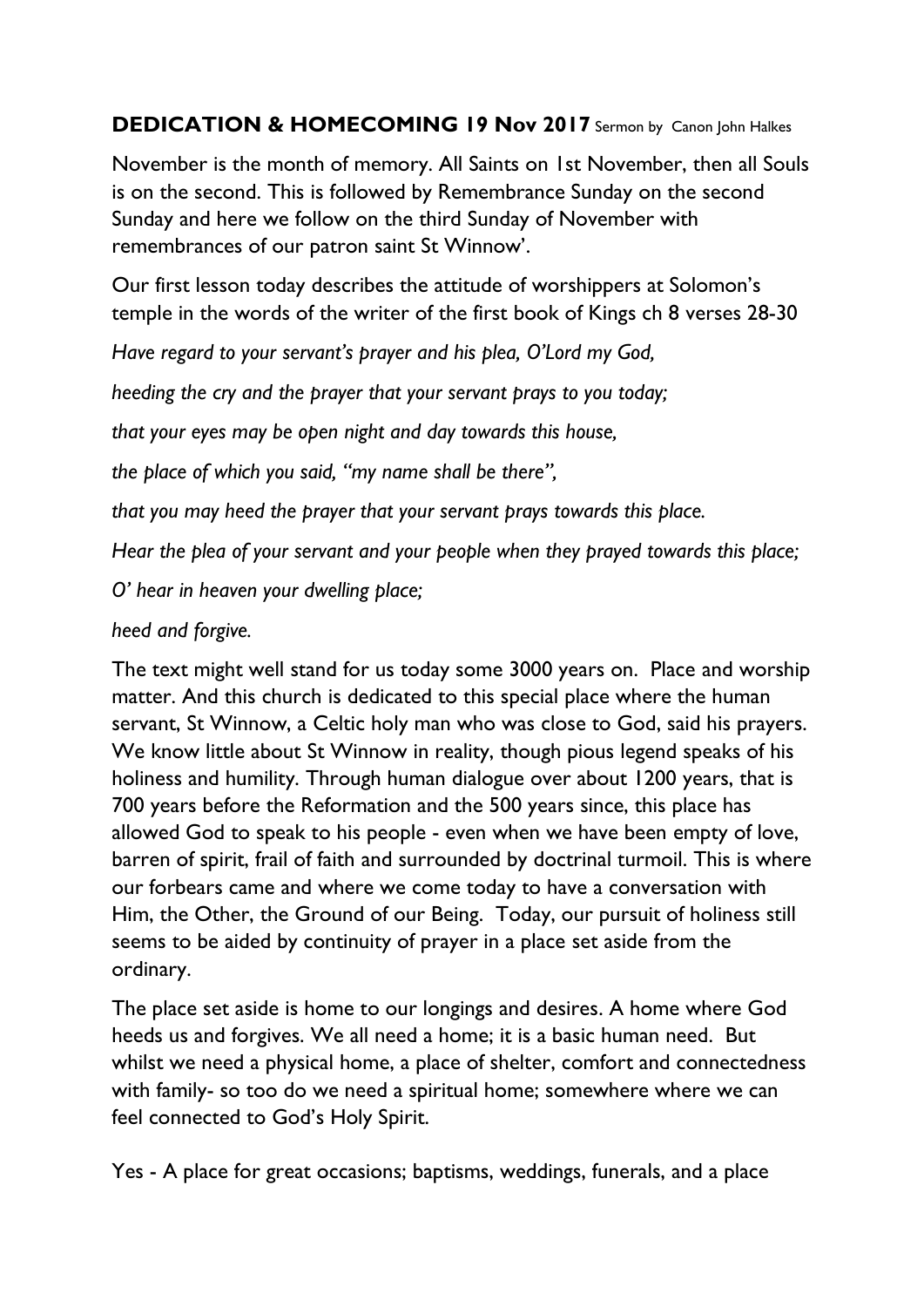where we can share a humble meal of bread and wine Sunday by Sunday, but also a place of sanctuary where we can come quietly at any time to sense God's love and forgiveness in its eloquent silence. One of the congregation spoke to me before the service today. This was the place that shaped his Christian development as a boy and young man. In maturity it was the place he returned to when his faith needed refreshment. He came home.

So this is where we find a building dedicated to God and where God re-dedicates us. Each and every one held in in Godly conversation - and, on occasion, Godly conversion. It was prayer and conversation that drove the PCC to invoke the Holy Spirit two years ago and ask God and his people in this place to re-new the tower and provide a ring of 10 new bells.

This I submit, was not for the joy of bellringing, or for the very comforting sound of church bells, which George Frederick Handel called the English national instrument, it was not just because it might bring more young people and old ones for that matter into church (which it has done.) No it was motivated by an underlying desire to give God a voice here so that the conversations held inside the building might be carried beyond its walls across the river and over the surrounding countryside. This meant having a strong tower - another biblical image - and the best sound we could provide.

On 6 August this year after a year of planning followed by a year of appeal and fundraising - the tower and bells were dedicated and baptised by Bishop Chris. On 28th August they rang out for the first time, then again later in late summer fruitfulness at Harvest Thanksgiving . They rang movingly on Armistice day when the first full peal was attempted. Today we give thanks once again. Also, today we rejoice that the old bells are not left to sulk at the imposters below them. Now they too can be safely heard without damaging the fabric of the tower. And we thank Lynn and Tony here with us today and their family for the gift of the new chiming mechanism.

I just want to add another thank you: bells don't sound by themselves they need ringers. Ronald Blythe, the Anglican rural writer and preacher, who described England as the divine landscape because a traveller is always within an ecclesial parish and within sight or sound of a church, wrote about ringers:

"the ringers are utterly absorbed… conditions of existence are temporarily cancelled and the Self revels on noise, logic, arithmetic and a kind of intoxicating joy which accompanies the striking of one's own particular bell in the deafening harmony"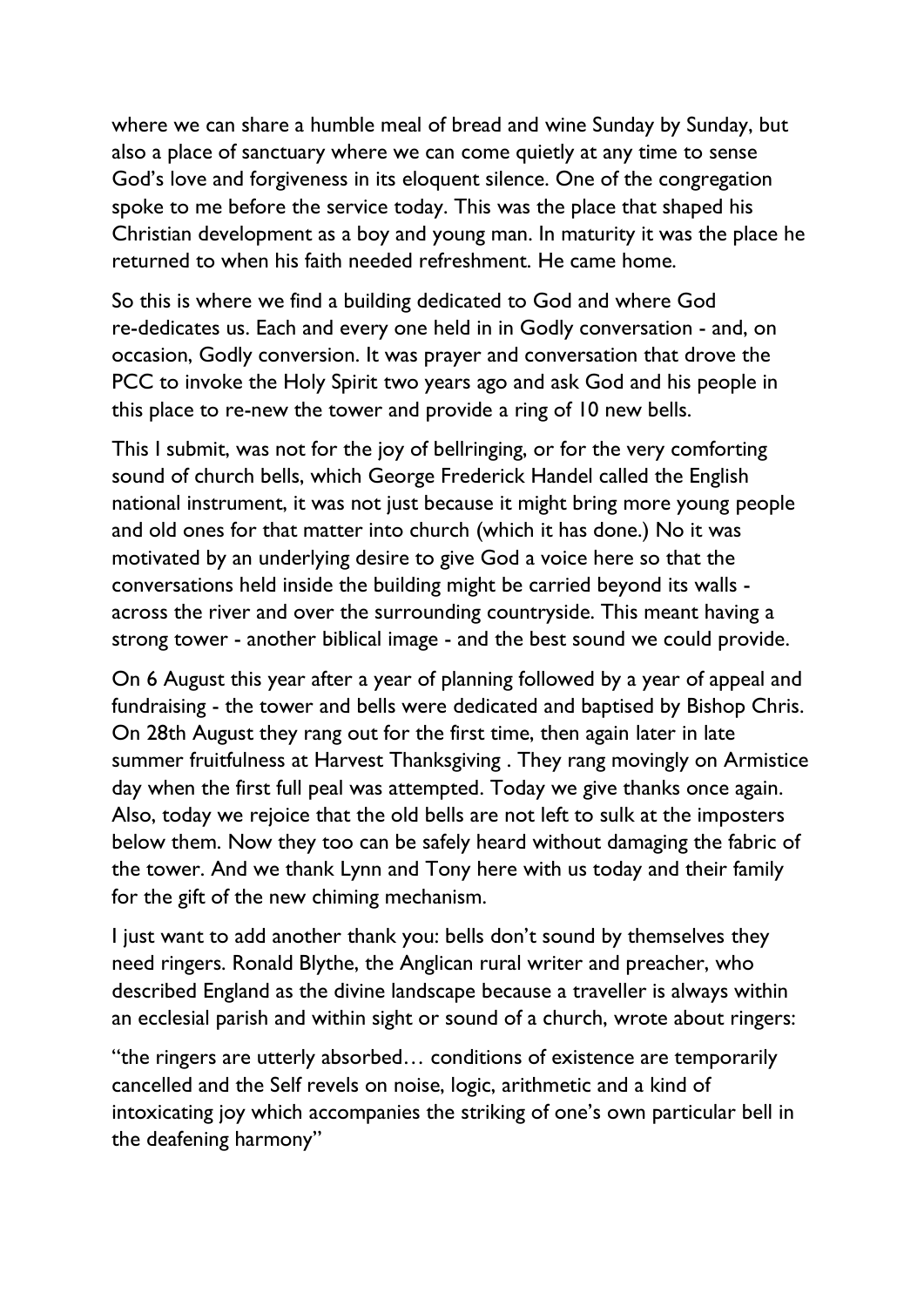(he went on to muse that ringers must reach stages of exultation on a par with that of cannabis, but he said there was no outward evidence to prove it!)

Then there is something else which Blythe observes, and I too can vouch for it.

"Ringing he writes, is an addiction from which few escape once they have entered into the small fortress like room beneath the bells, where the ropes leap into life against the palm of the hand like an animal."

And like all ancient bells our bells are named individually either in memory of past saints of our parish who lie in our churchyard, or people associated with this holy settlement. Some are thanksgivings for God's providence, some are thanks for Godly friendship and holy people. One marks a great ocean with families on either side. One marks a battle for the nation's freedom in 1940 and a man who served in that battle. Thus all devices and desires of our people are brought together in harmony.

Ringers used to be famous for avoiding church services. In my old parish the pub in the valley below the church was called the Ring of Bells and it caused Vicars throughout the centuries enormous grief that this is where the ringers went directly after calling everyone else to pray. But here, I'm pleased to say, ringers attend worship; they see themselves as part of the divine music as much as our organist and our hymn singing. Their change ringing is as intricate as 17thC music and indeed Fabian Steadman was a man of the early renaissance and he started organised change ringing in 1668, though it might have been a few years earlier. Bach inherited the tradition of music, mathematics and logic. In change ringing everything must be brought together- time and evenness. Ringers travel miles to ring in other towers. They are social animals. They used to walk but now it's cars and minibuses. We share ringers with our sister church at Braddoc; next year Exeter Cathedral ringers will come here and so will a band of ringers from Australia. Some walkabout!

Robert Palgrave a legendary Suffolk Tower Captain of the last century said this about ringers,

"you have to be bitten by the bug. You have to be smitten-- if you are a real ringer you think about bells morning, noon and night." (I think we all here recognise in that description of Robert our own beloved tower captain!)

Palgrave also said, "that for those who understand bells, modern bells are best because they are scientifically tuned. Much of the old Bell making was a bit hit or miss".